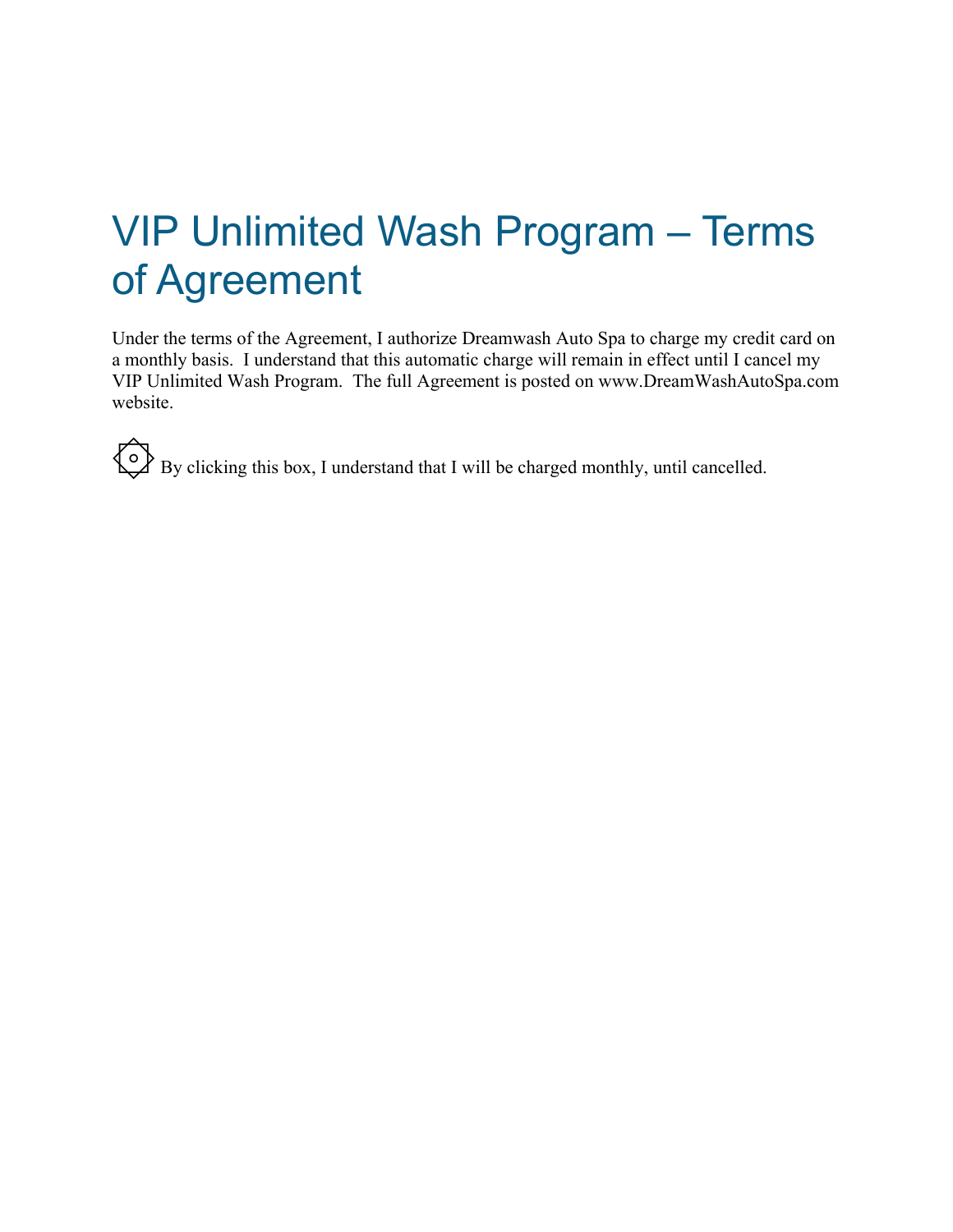## Dreamwash VIP Unlimited Wash - Subscription Agreement

This Agreement is made between Dreamwash Auto Spa and/or its affiliates (hereinafter Dreamwash, we, us) and the individual named below (hereinafter Customer, you, or your) for the Dreamwash VIP Unlimited Wash (hereinafter VIP subscription) for the vehicle that is registered with Dreamwash.

The registered vehicle will get a RFID sticker installed on the vehicle's windshield and will receive one car wash per day for the plan selected at initial purchase. This Agreement is for membership on a month-to-month basis and shall renew thereafter automatically via a recharge to the Customer's authorized credit card on the anniversary date of the initial purchase. The Customer will not be issued a statement for the monthly recharge unless specifically requested in writing. The Customer agrees that the VIP subscription is to be used in the registered vehicle. Use of the VIP subscription in another vehicle other than the registered vehicle is grounds for termination of the membership.

## **Wash Selection**

VIP subscription members will receive one wash per day. Customer can customize their wash from a list of other services for an additional charge. The upgrade menu will have additional items for purchase with amounts indicated. When additional items are selected, an additional payment shall be collected.

#### **RFID Installation and Removal**

The Customer's registered vehicle will receive a RFID subscription sticker placed by a Dreamwash employee. The RFID subscription sticker will be placed on the inside top left corner of the vehicle's windshield. Upon any cancellation or termination of the membership, the Customer agrees to remove the RFID subscription sticker from the registered vehicle and destroy it.

Customer acknowledges that any removal of the RFID or damage to it is likely to make it nonfunctional. If the RFID sticker is removed or damaged, Dreamwash may provide and install a replacement RFID sticker to the Customer's vehicle for a charge of \$10.00 provided the membership is active and the Customer's account is in good standing.

## **Payment**

Until the VIP subscription membership as evidenced by this Agreement is cancelled, the Customer agrees that for each subsequent month Dreamwash will charge the Customer's credit card monthly for the then current subscription value. In the event the Customer's credit card has expired or it is otherwise limited by the credit card issuer and Dreamwash is unable to charge the credit card in accordance with these payment terms, Customer will promptly provide an updated or alternate credit card. A failure to prepay for the current month's subscription may result in an automatic deactivation of the VIp subscription. The Customer agrees to waive any and all rights to withhold, dispute or otherwise delay payment of the related credit card charges with their